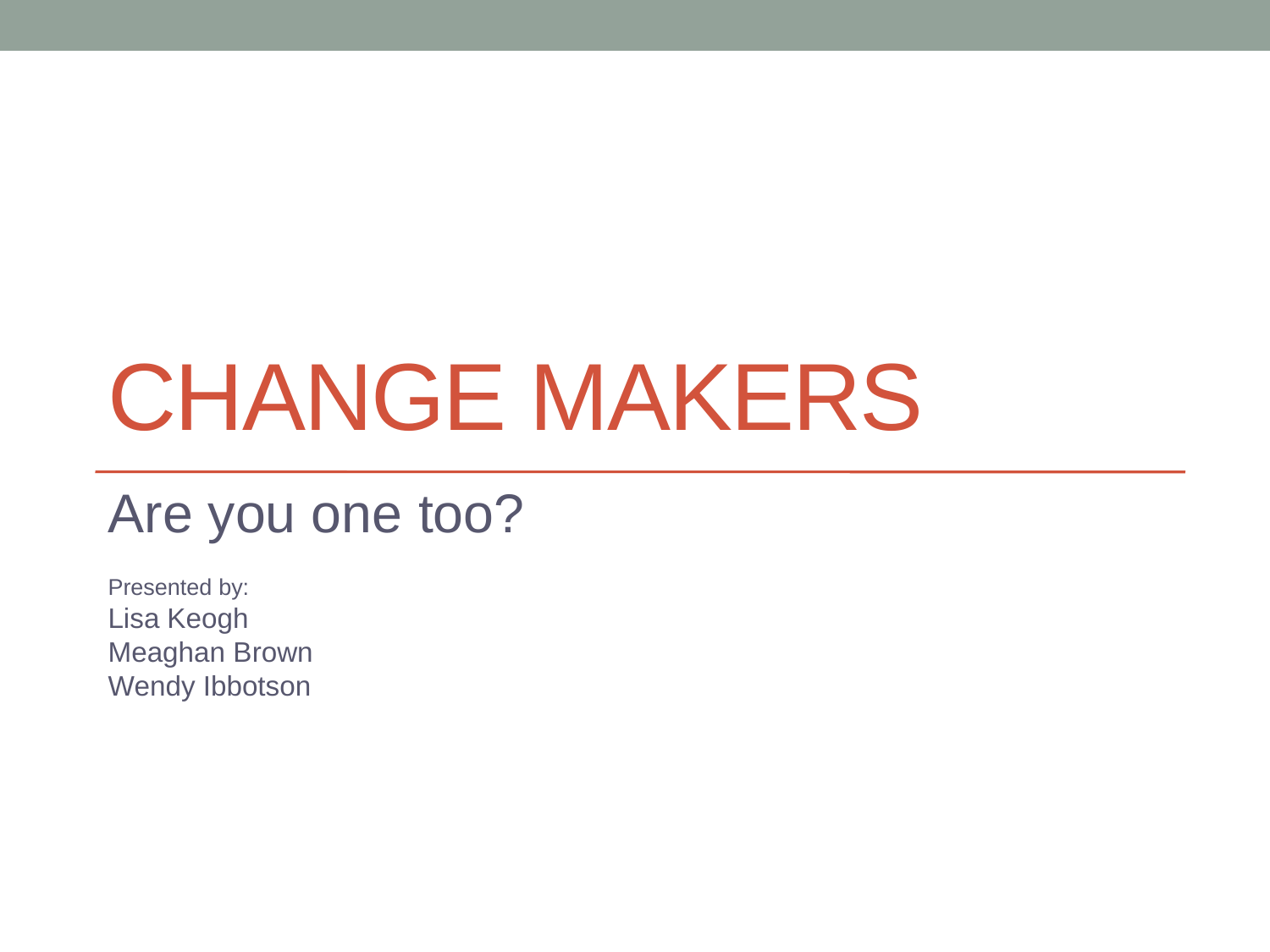## **Recruiting for change**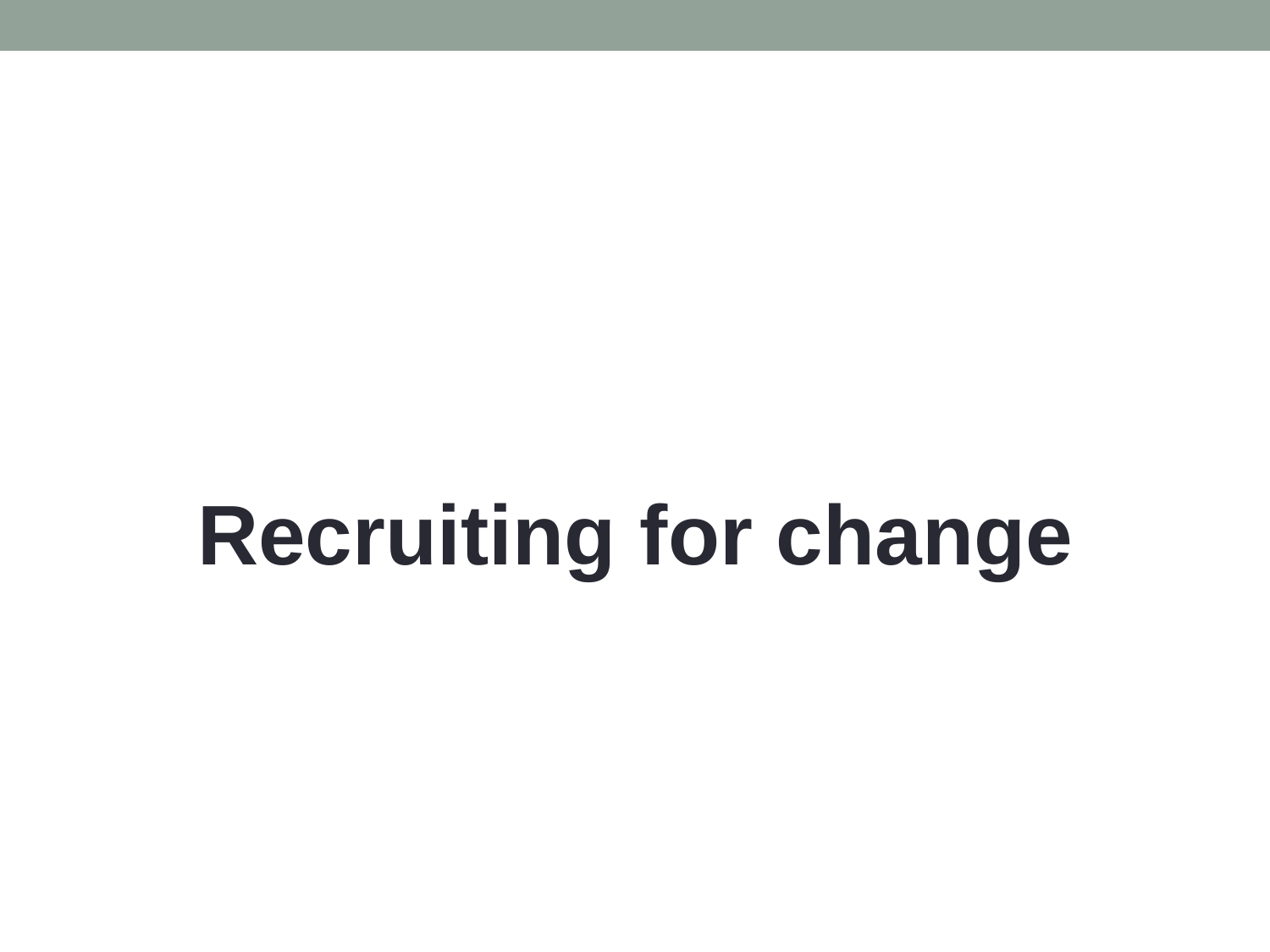## Skills Audit

### •What skills do we have already?

## •What skills are we missing?

•What skills do we need?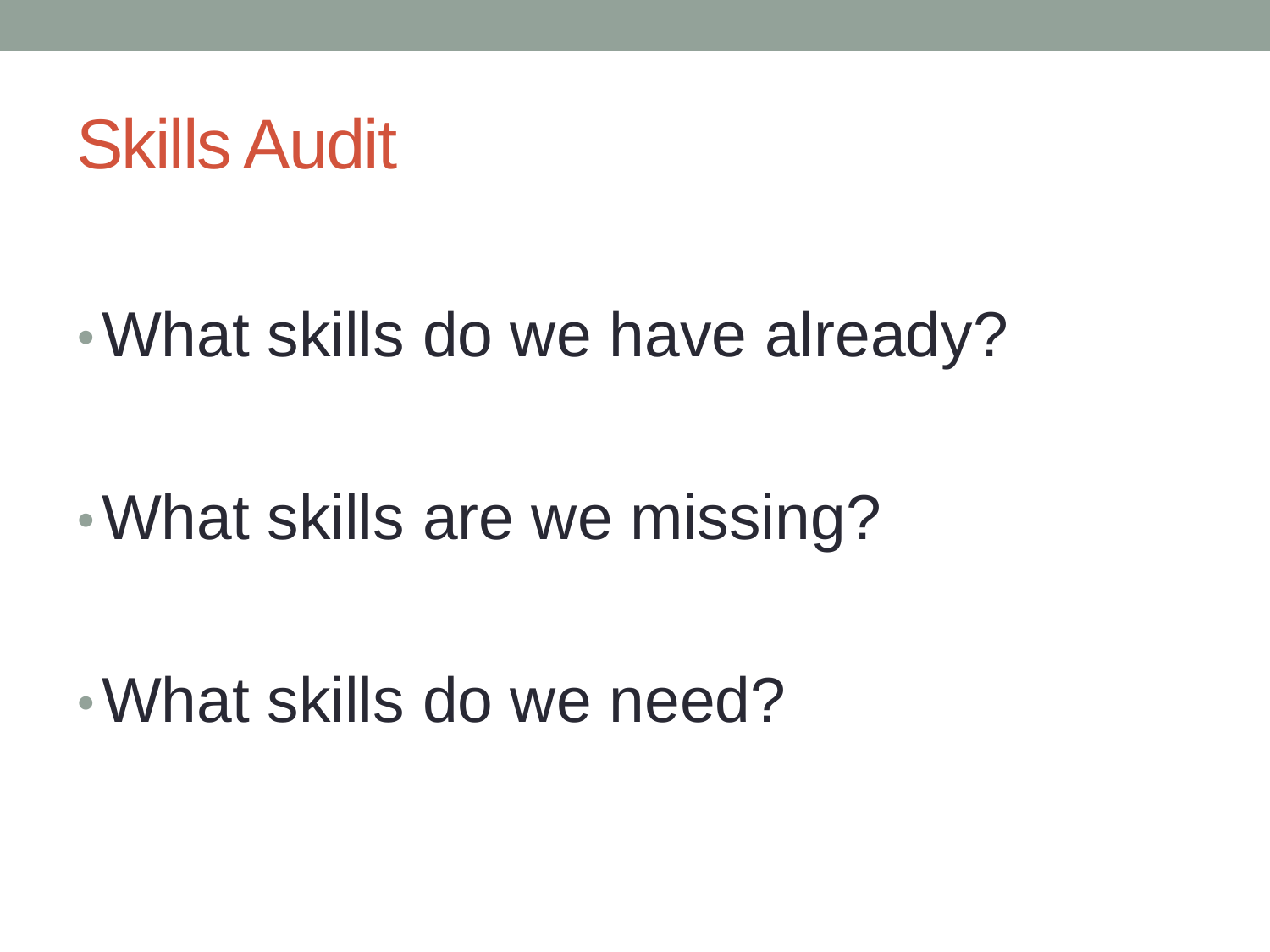## Position Descriptions

#### Do our current position descriptions (PDs) align with our expectations for the role?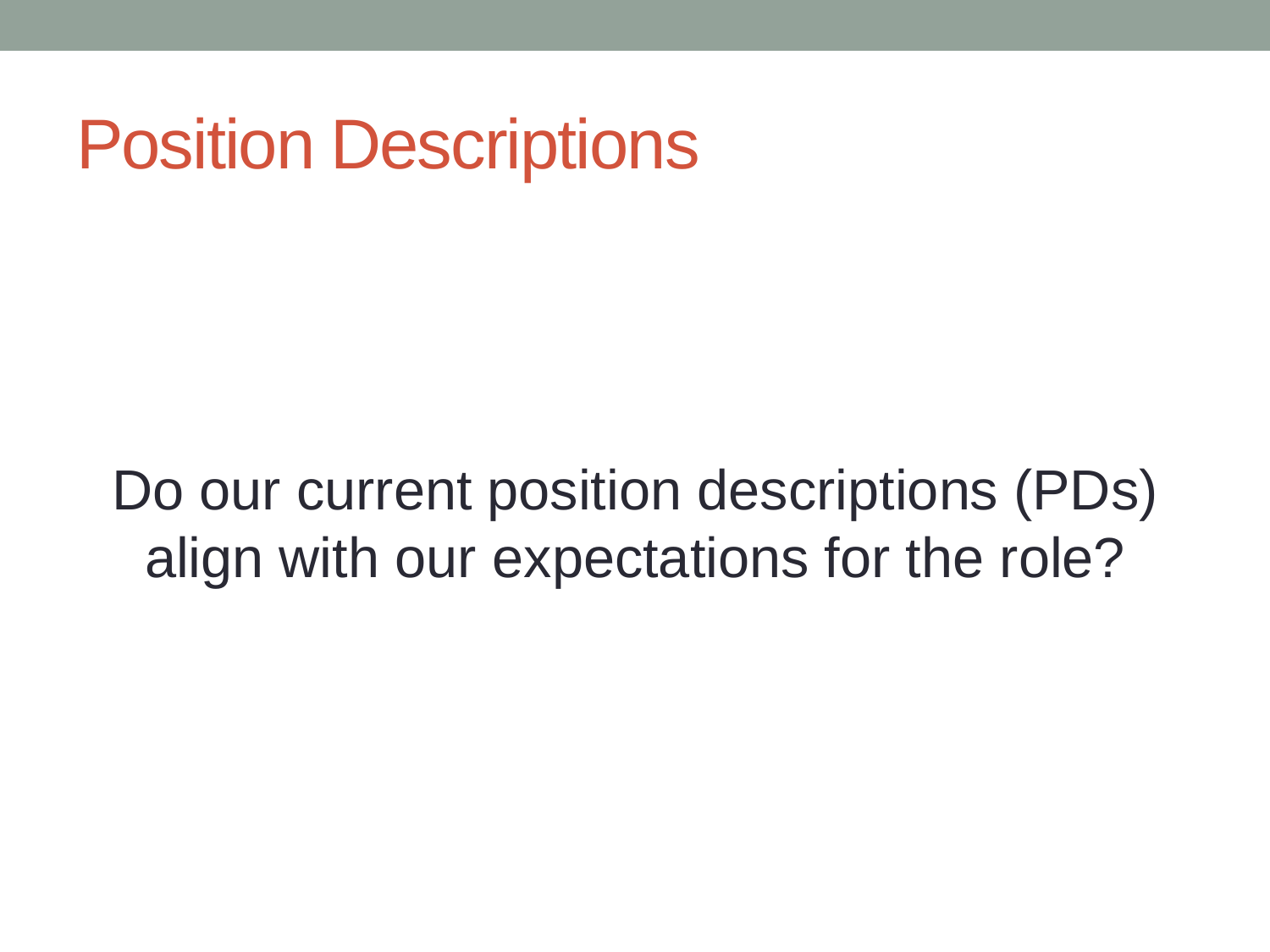## Position Descriptions

- **Change Resilience**
- •**Technology**
- •**Promotion & Marketing of Library Services**
- •**Library Experience**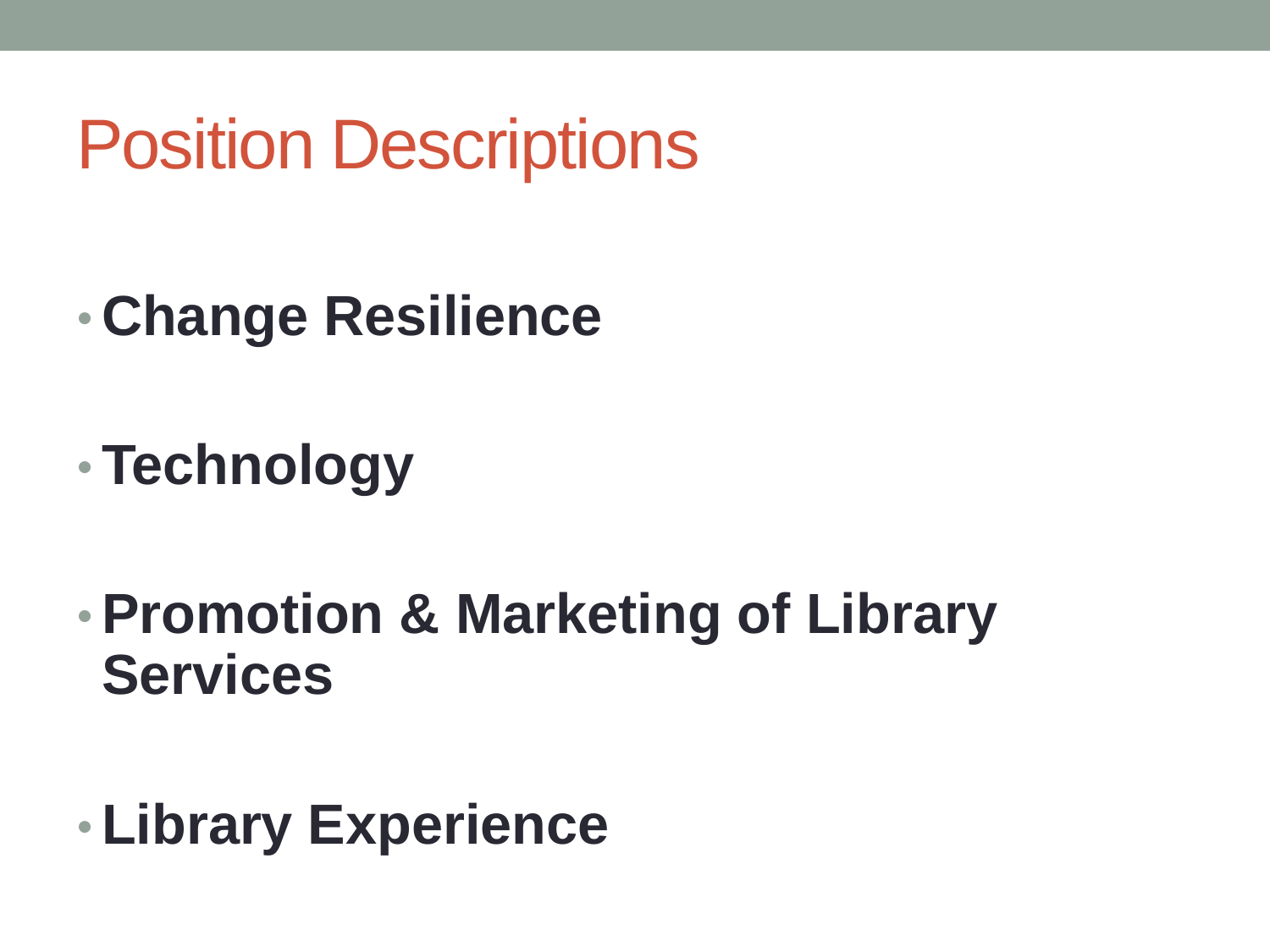#### *Change Resilience*

• *Demonstrated ability to engage and adapt to a changing work environment, including resilience, flexibility and innovation*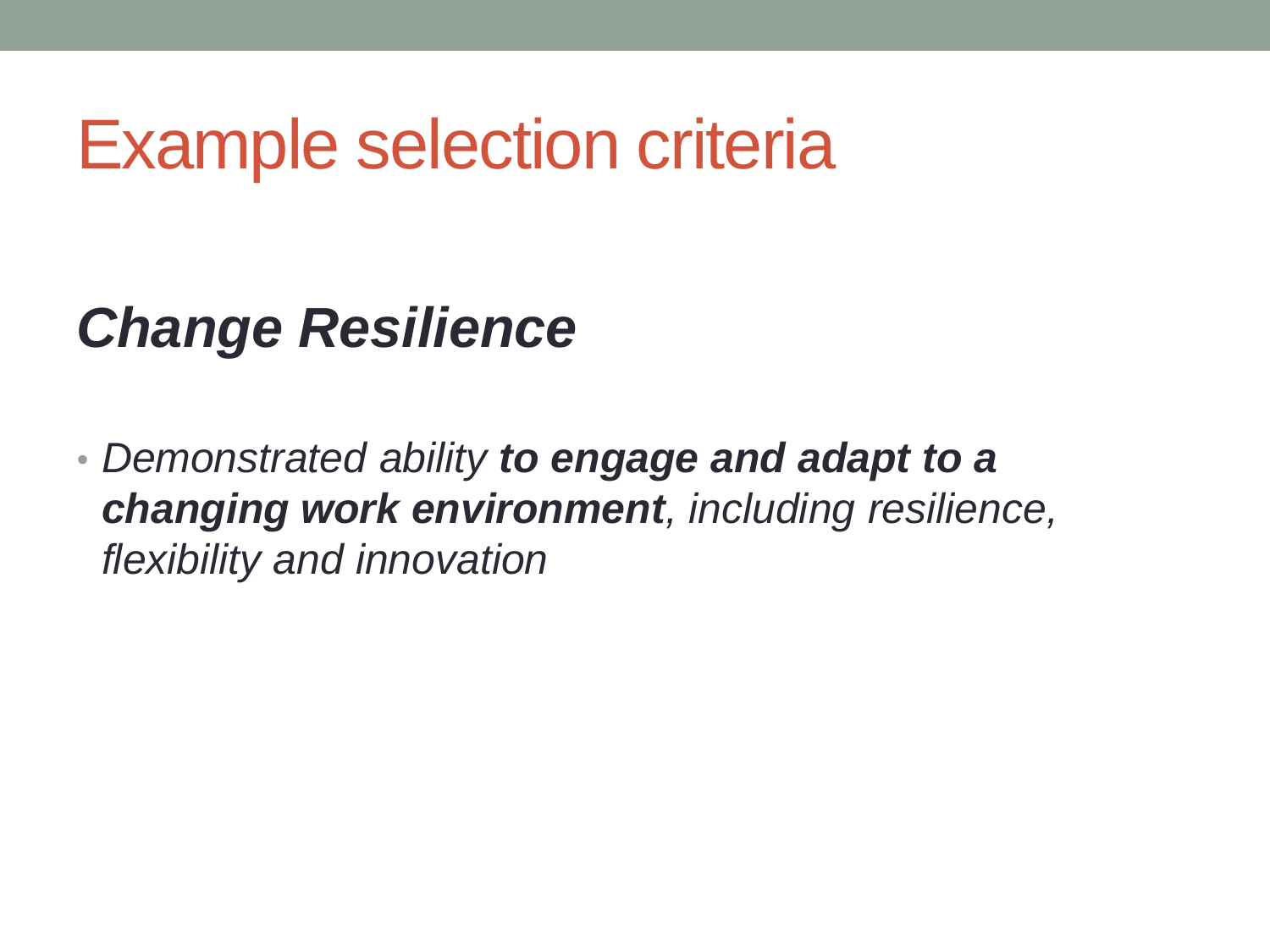### *Technology*

• *Confident technology skills and digital curiosity including a proactive approach to new technology, social media platforms, software and the ability to share knowledge and troubleshoot*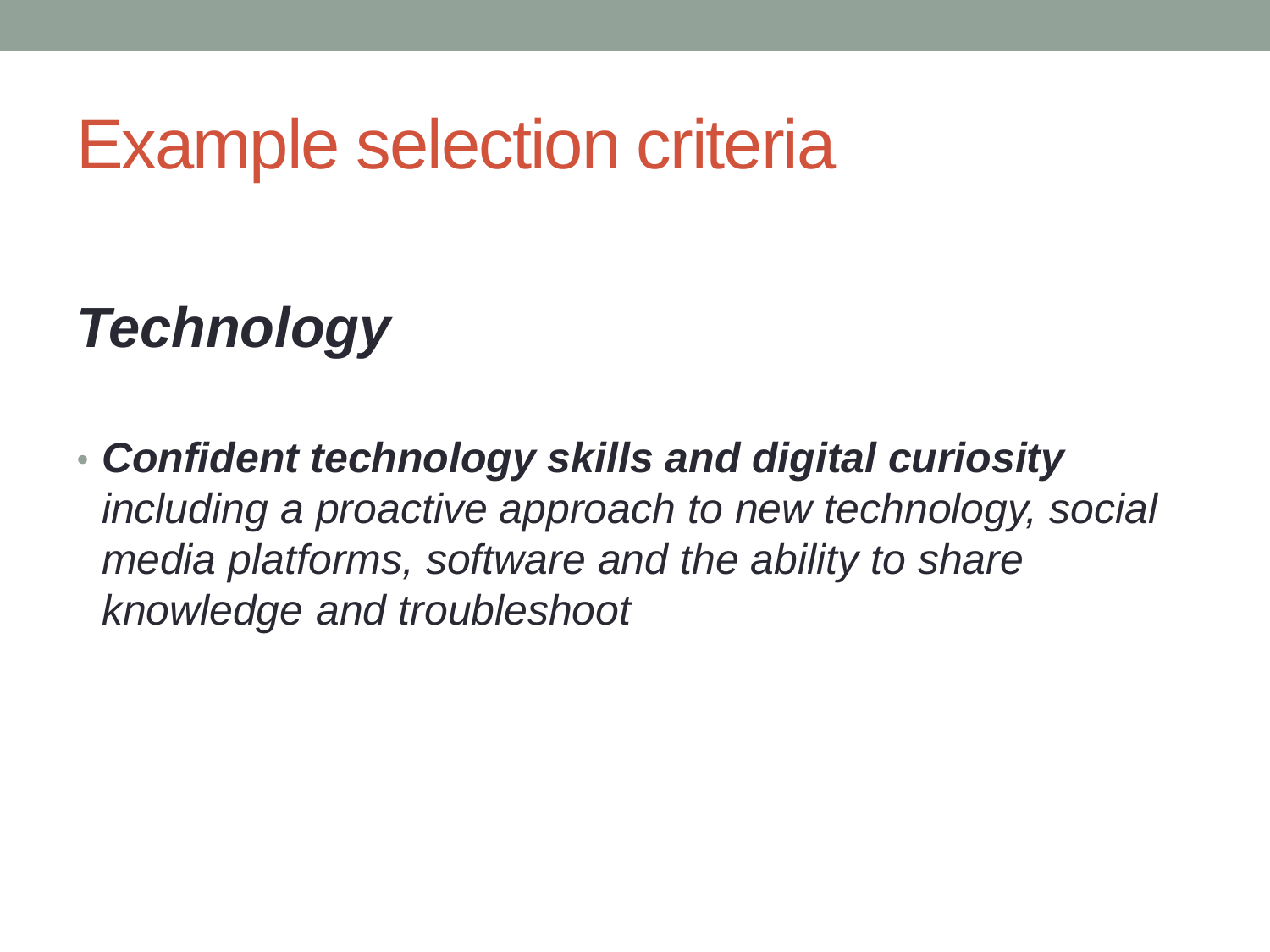#### *Promotion & Marketing of Library Services*

• *High level verbal and written communication skills including the ability to confidently promote and market library services to clients with varying needs*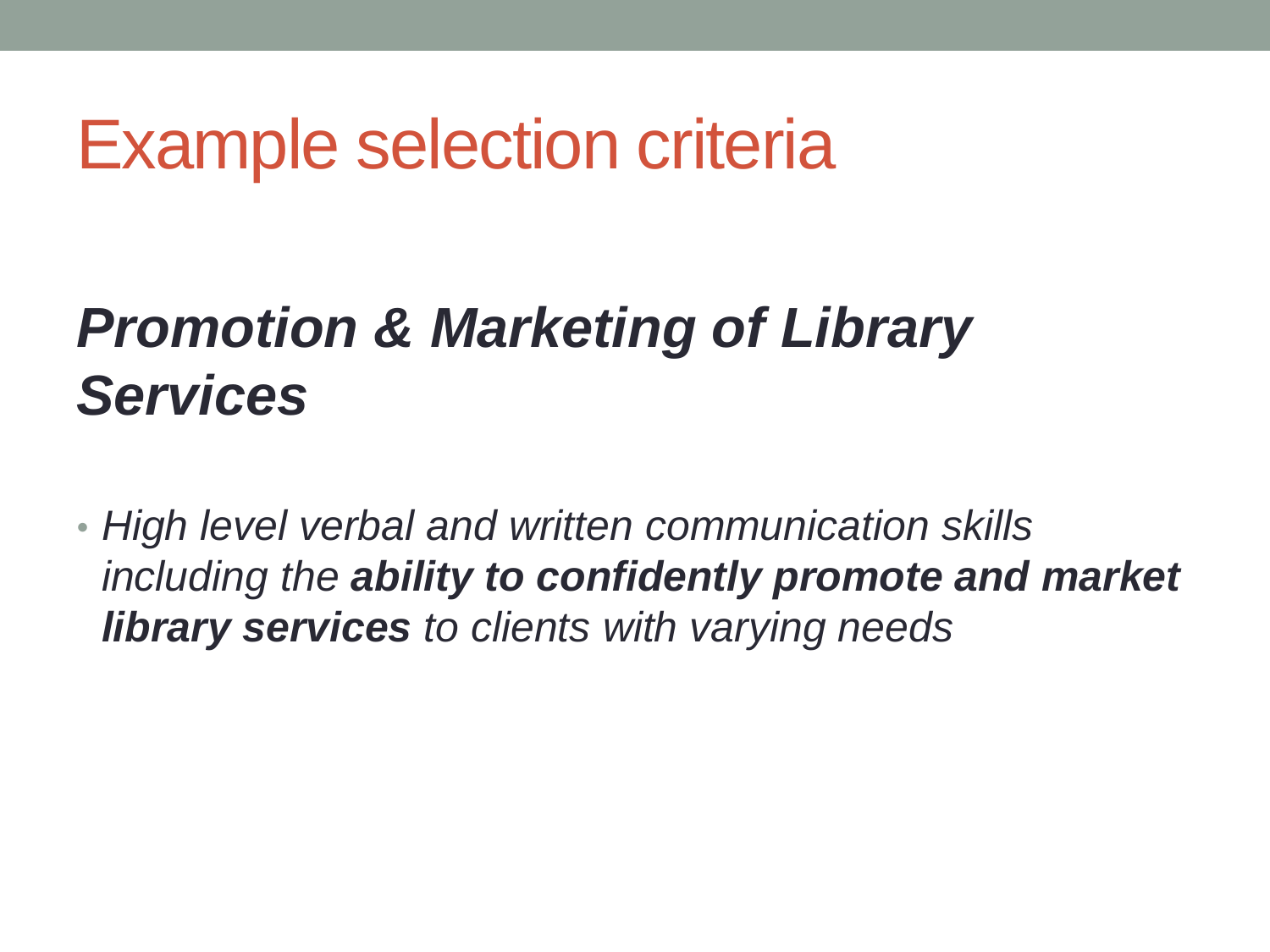*Library Experience*

• *Basic understanding of the role of public libraries*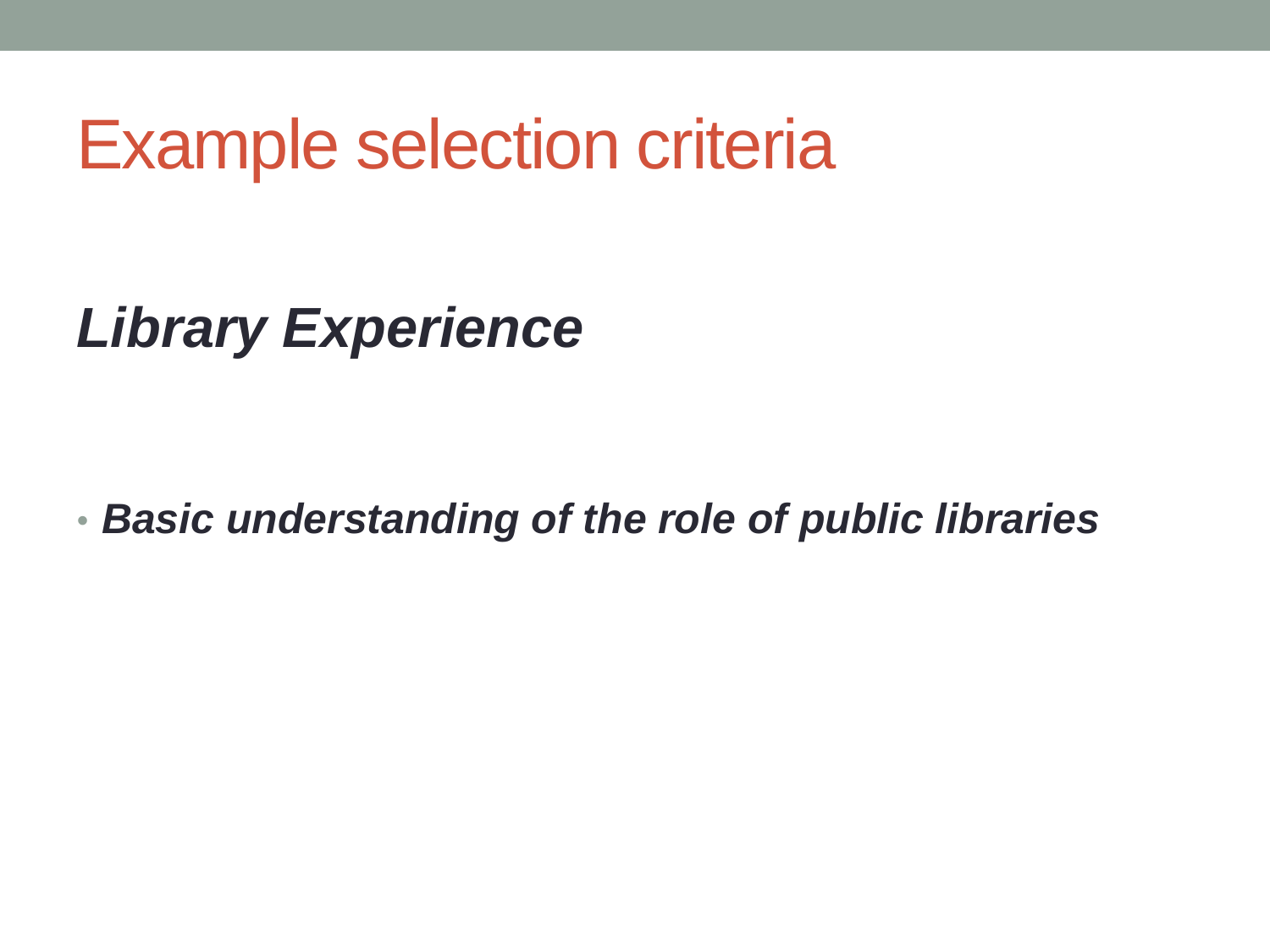## Interview Process

Develop questions that would allow candidates to showcase their **behaviours** and **attitudes**, not just their technical skills.